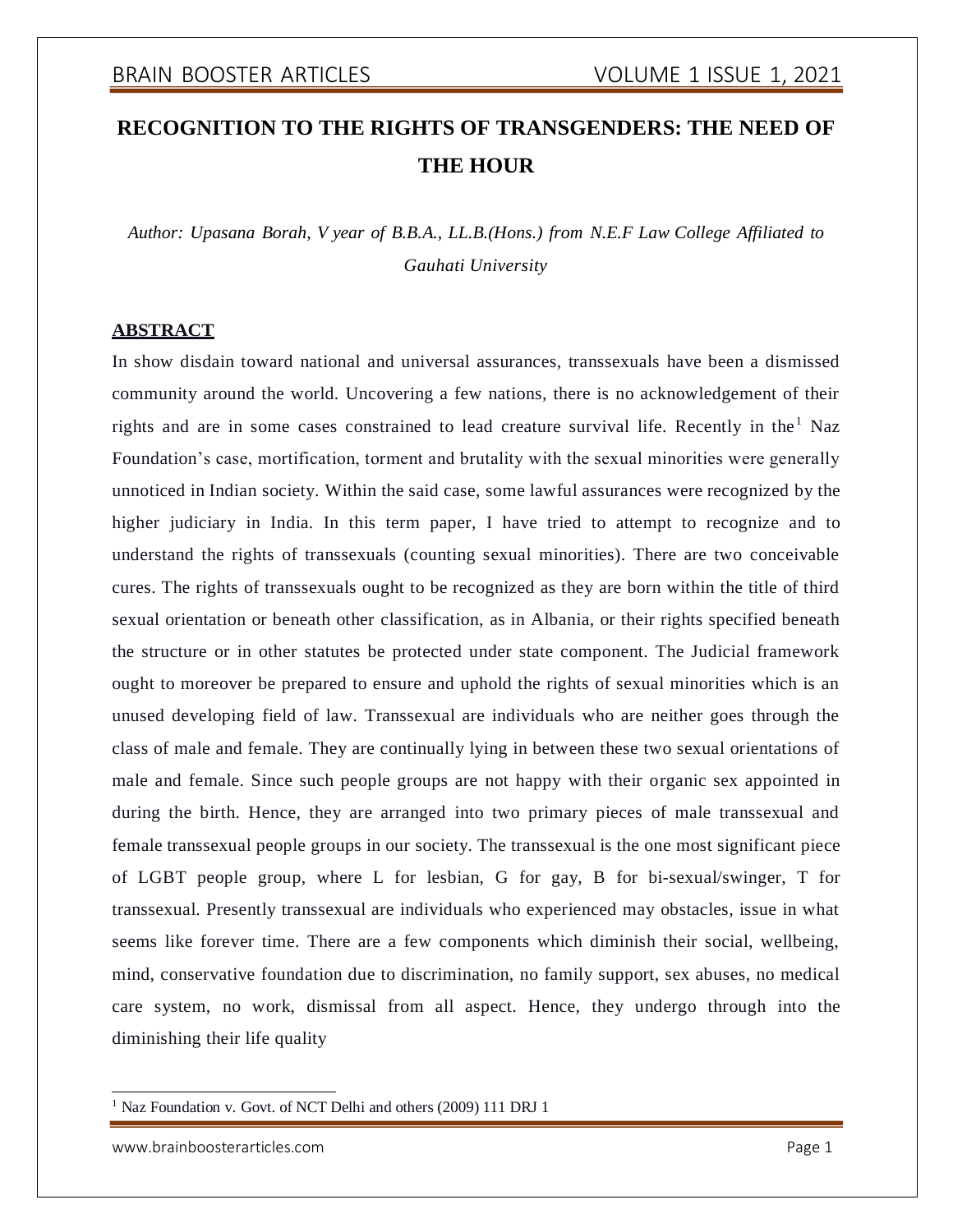**Keywords**-Transgender, gender equality, discrimination, Constitution of India, Indian Penal Code

## **BACKGROUND**

<sup>2</sup>Hijras and different transgender (TG) human beings in India face lots of issues. So far, Hijra/TG groups were excluded from correctly taking part in social and cultural life; economy; and politics and decision-making processes. A number one reason (and consequence) of the exclusion is the dearth of (or ambiguity in) criminal popularity of the gender reputation of hijras and different transgender human beings. It is a key barrier that regularly prevents them from exercising the civil rights of their preferred gender. So far, there's no unmarried complete supply at the foundation of which an evidence-primarily based advocacy motion plan may be organized with the aid of using transgender activists or feasible criminal answers may be arrived at with the aid of using policymakers. This historical past report, with any luck, will cause similarly consultations with trans groups and different stakeholders, which can be a critical first step closer to accomplishing the criminal rights of hijras/transgender human beings in India. The average reason for the venture became to construct an evidence-base for improving widespread get admission to HIV prevention offerings, rights and social safety offerings for hijras/transgender human beings. The particular goal is to put together a historical past paper with a purpose to provide:

·statistics at the present day scenario of the criminal popularity of gender reputation of hijras and different transgender human beings in India; and

·ability fashions for India-applicable legal guidelines for criminal popularity of the gender reputation of hijras and different transgender human beings

### **INTRODUCTION**

Transsexuals are one who in some deeper sense believe that they are any other gender than the intercourse they are born. Kuiper defines transsexualism as -"The phenomenon in which anybody with the regular inner and external sexual organs of one sex has an incontestable

<sup>2</sup> [http://articles.timesofindia.indiatimes.com/2012-10-02/india/34217135\\_1\\_transgender-community-nalsa-national](http://articles.timesofindia.indiatimes.com/2012-10-02/india/34217135_1_transgender-community-nalsa-national-)legal-services-authority

[www.brainboosterarticles.com](http://www.brainboosterarticles.com/) example and the page 2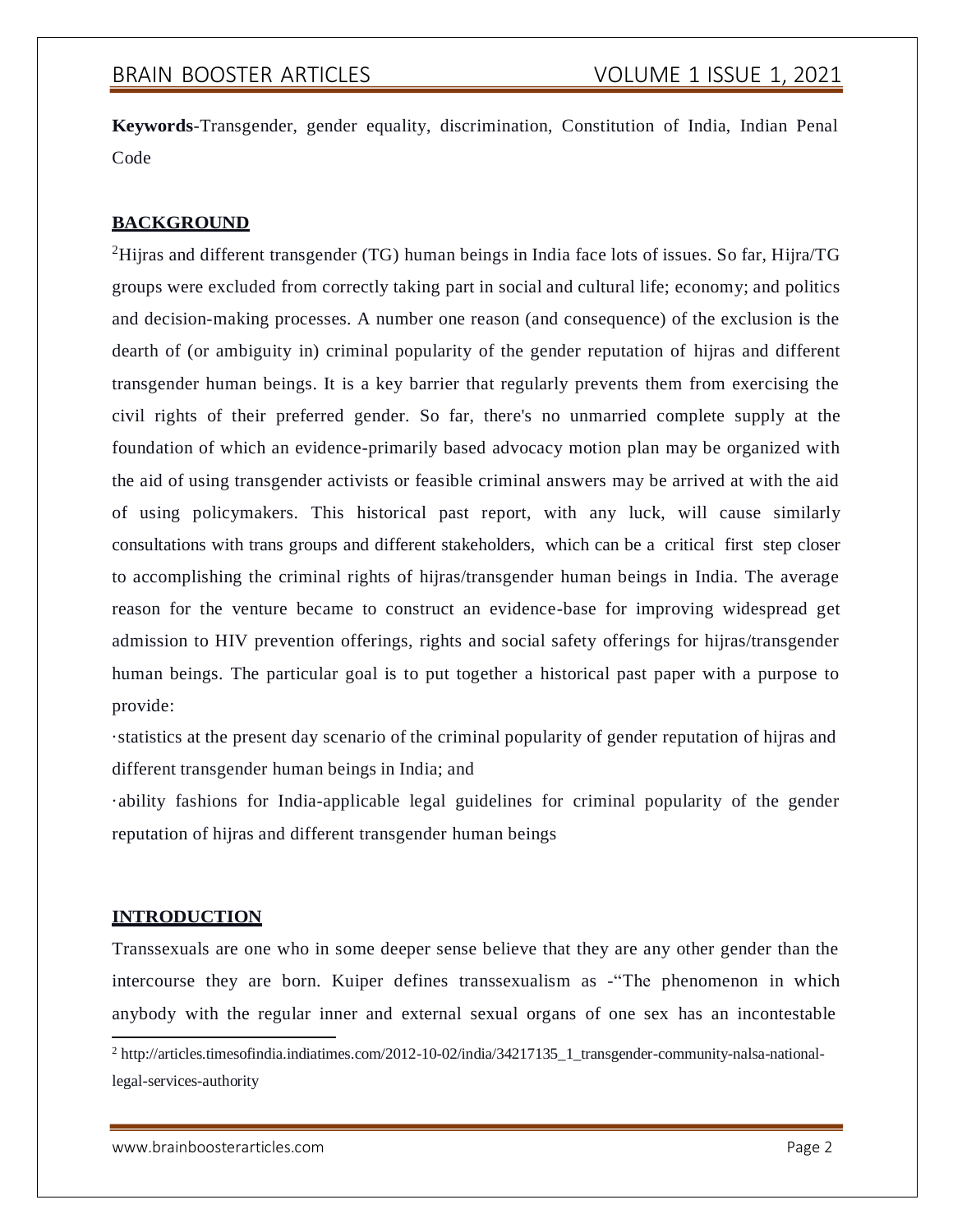conviction of belonging to any other sex. Transsexualism regularly talk of experiencing this situation as an imprisonment in the incorrect body." It can besides be said that transsexual people are those who establish a permanent identification with the gender opposite to the gender identified at birth. Every human being naturally belongs to one of two discreet gender categories (Masculine or Feminine), which is determined biologically by giving awesome sexual characteristics (male  $\&$  female). A small number of humans find the gender they are assigned does not fit their gender identification - i.e. their inter feel of where they exist in relation to being boys/men or girls/women. A vast variety of terms can be used to describe humans whose gender identity is unique from their gender label. A similar thing takes place when a sexual identity does not suit assigned sex, and, transsexuals are burning instance of it.

<sup>3</sup>Transsexualism is an ancient phenomenon that grew to become more widely regarded in the courtroom only in the twentieth century because with the possibility of intercourse trade surgical procedure arising, transsexualism grew to become visible. Transsexualism is a shape of human variety in sexual formation, reported since antiquity, in which a man or woman seeks to alter the individual's sexually differentiated physique in order to bring it into sexual concord with the individual's innate sexual identity or Genius sex. For many decades, the medical and psychological communities have tried to unravel the issue of how one's intercourse (whether an individual is male or female) need to be determined for scientific purposes. Until recently, however, legal authorities generally have been blind to the need to outline the terms male and female for criminal purposes. The law usually has operated under the assumption that the terms male and female are fixed and unambiguous in spite of medical literature demonstrating that these assumptions are no longer real specifically in matters related to sex and gender variation. The regulation has largely ignored other scientific conditions in which an individual's sex may additionally be ambiguous. Recent medical literature shows that approximately 1 to 4 percent of the world's population may also be inter intercourse and have ambiguous or no congruent intercourse features. Apart from inter intercourse persons, many more variation exists like transgender, transsexual and transvestite who continuously have challenged the socio-legal binary exemption and intercourse and gender.

<sup>3</sup> Transsexualism as Metaphor: The Collision of Sex and Gender, Leslie Pearlman", 43 Buff. L. Rev. 835, Buffalo Law Review Winter \*868

[www.brainboosterarticles.com](http://www.brainboosterarticles.com/) example 3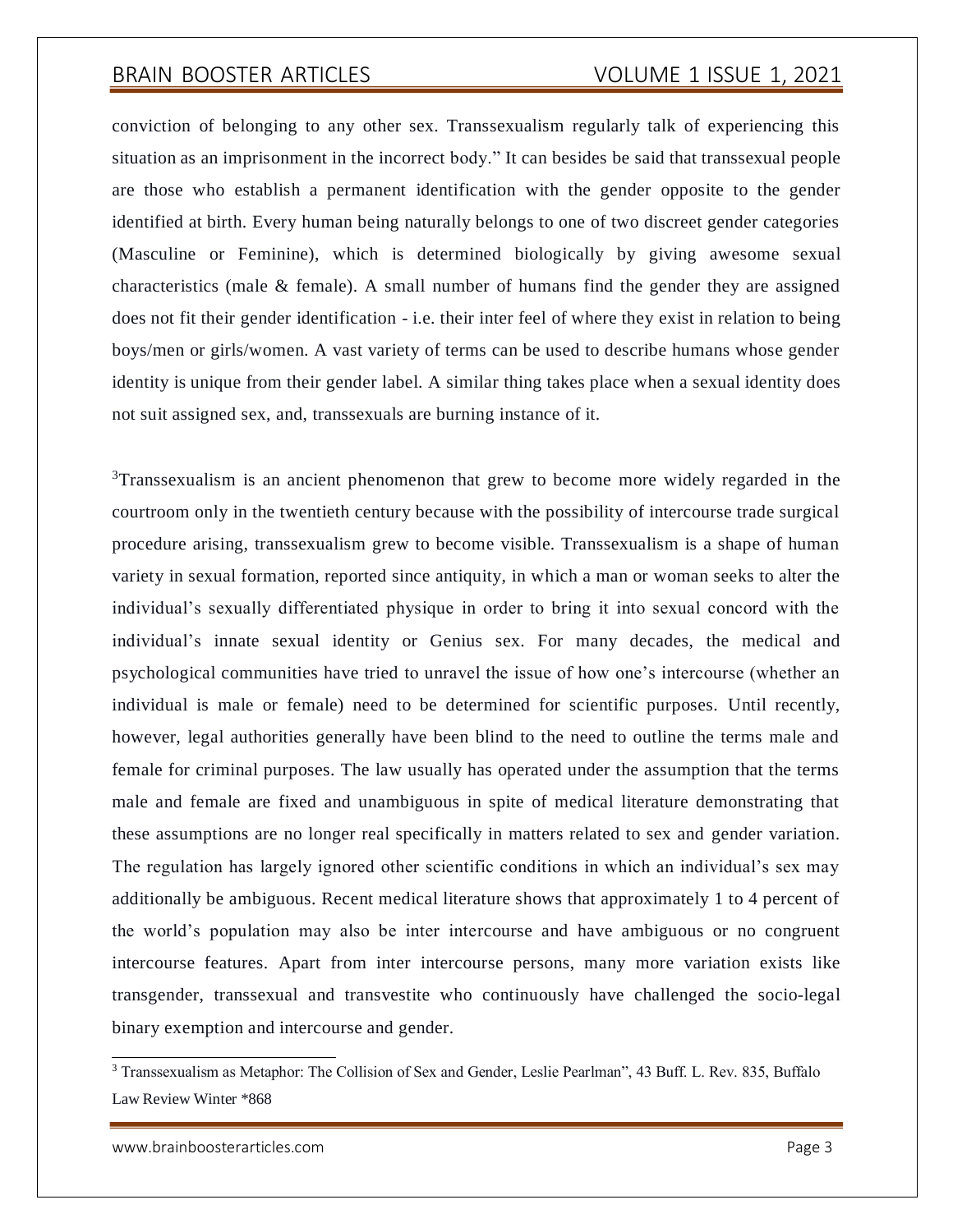<sup>4</sup>This all shows how society treats transsexual genders. <sup>5</sup>In spite of social behaviour favouring the protection of their rights, transsexuals are treated very harshly. Although the Courts in India which are responsible for the redressal of grievances of residents and the administrative groups recognize the terms 'sex' and 'gender' as being unambiguous, they are forced to determine an individual's legal intercourse underneath some constrained circumstances. These cases generally have worried transsexual persons whose biological sex does no longer conform to their selfidentified sex. Unfortunately, the regulation has largely neglected different medical stipulations in which an individual's intercourse may be ambiguous. Recent clinical literature shows that approximately one to four percent of the world's populace may be inter-sex and have either ambiguous or no congruent sexual features. Sex and gender are the most crucial phase of as soon as identity and each has so many variations. Transgender and Transsexual are one such variation. Although transgender humans have been part of society in recorded human history, it solely currently that they have been focused on medical science and law. To recognize the acceptable that means of transsexuality, it will be appropriate to understand the co-related phrases such as sex, gender and sexual orientation. Every acknowledged society has a gender/intercourse system, although the components and the working of this gadget range broadly from society to society, however, the necessary question is: what is 'sex' and 'gender'.

Sex:- The phrases "sex", "male", and "female" are phrases in common usage and understood by the popular population.

Black's Law Dictionary defines<sup>6</sup> "sex" as "either of the two divisions of organisms individual as male or female; males or girls (especially guys or women) collectively." "Male" is defined as "designating or of the sex that fertilizes the ovum and begets offspring: adversarial to female." Thus, sex classifies humans as male or female. It does not do so along a visible line. The big difference rests on a cluster of organic indicia<sup>7</sup> (including chromosomal, anatomical, and endocrine factors) $\delta$  that do not themselves draw the visible line that are in some cases continuous

<sup>4</sup> <http://www.ujala.uk.gov.in/files/ch6.pdf>

<sup>5</sup> <http://ujala.uk.gov.in/files/ch6.pdf>

<sup>6</sup> Black's Law Dictionary, 1375th ed. 1990

<sup>7</sup> https:/[/www.academia.edu/1132270/Sex\\_Neutral\\_Marriage](http://www.academia.edu/1132270/Sex_Neutral_Marriage)

<sup>8</sup> <http://www.ujala.uk.gov.in/files/ch6.pdf>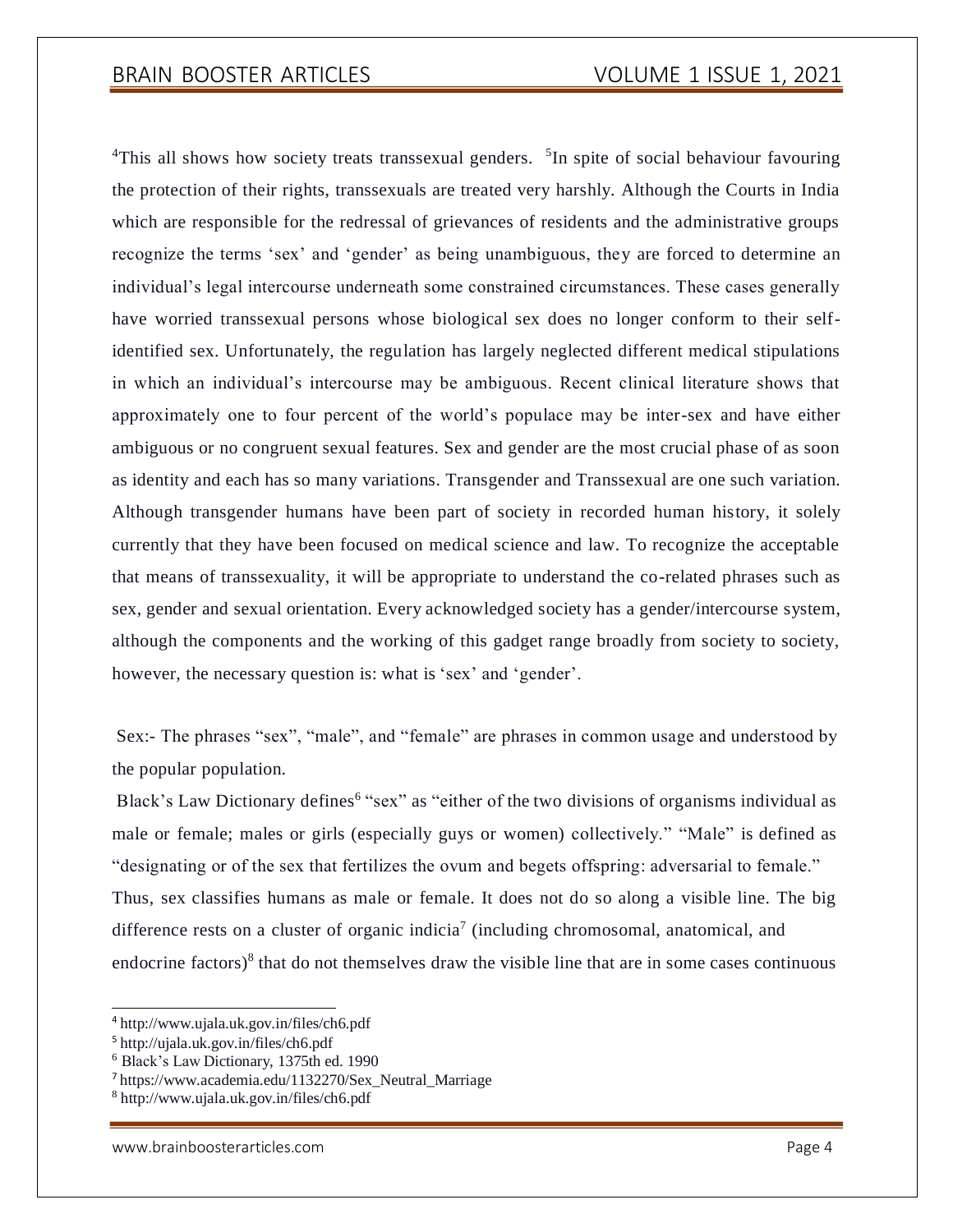variables and do no longer always co-vary in lockstep. So, while it is actually the sizable majority of human beings are unambiguously female or male, there are also some whose sex is indeterminate. On 26th March 2007, a group of human specialists launched the Yogyakarta concepts on the application of Human Rights Law in relation to sexual orientation and gender identity. The ideas are supposed as a coherent and complete identification of the responsibility of States to respect, defend and fulfil the human rights of all individuals regardless of their sexual orientation and gender identity. <sup>9</sup>The Yogyakarta principles recognize :

- 1. Human beings of all sexual orientation and gender identities are entitled to the enjoyment of all human rights;
- 2.  $^{10}$ All men and women have entitled to experience proper privacy, regardless of sexual orientation or gender identity;
- 3. Every citizen has a right to take section in the habits of public affairs which include the right to stand for elected office, to participate in the method of policies affecting their welfare, and to have equal get entry to all degrees of public carrier and employment in public functions, barring discrimination on the basis of sexual orientation or gender identity.

Gender:- Gender is one's very own particular manner of interacting with and offering oneself to the world. Gender is the expression - physical, mental, spiritual, sexual, inter-relational, connective expression. Gender is how we relate to every difference and to the world. Gender is how we circulate throughout the world. Gender is a feeling of self in dating to the world. One's feel of self is natural and inter-relational. Gender is that expressive, relational, embodied self. Gender is complex. There are many exclusive gender expressions. Ideally, every one of our genders is our very own as described through ourselves. In Yogyakarta ideas, gender identification is thought to refer to every person's deeply-felt inner and man or woman revel in of gender, which can also add or might not correspond with the intercourse assigned at birth, which includes the private feel of the body (which can also additionally involve, if freely chosen,

[www.brainboosterarticles.com](http://www.brainboosterarticles.com/) example and the page 5

<sup>&</sup>lt;sup>9</sup> Michael O Flaherty and John Fisher, "Sexual Orientation, Gender Identity and International Human Rights Law: Contextualizing the Yogyakarta Principles"-Human Rights Law Review 8:2 (2008), 207-248. <sup>10</sup> https:/[/www.ohchr.org/Documents/HRBodies/SP/CallApplications/HRC36/A.HRC.RES.35.9\\_AUV.docx](http://www.ohchr.org/Documents/HRBodies/SP/CallApplications/HRC36/A.HRC.RES.35.9_AUV.docx)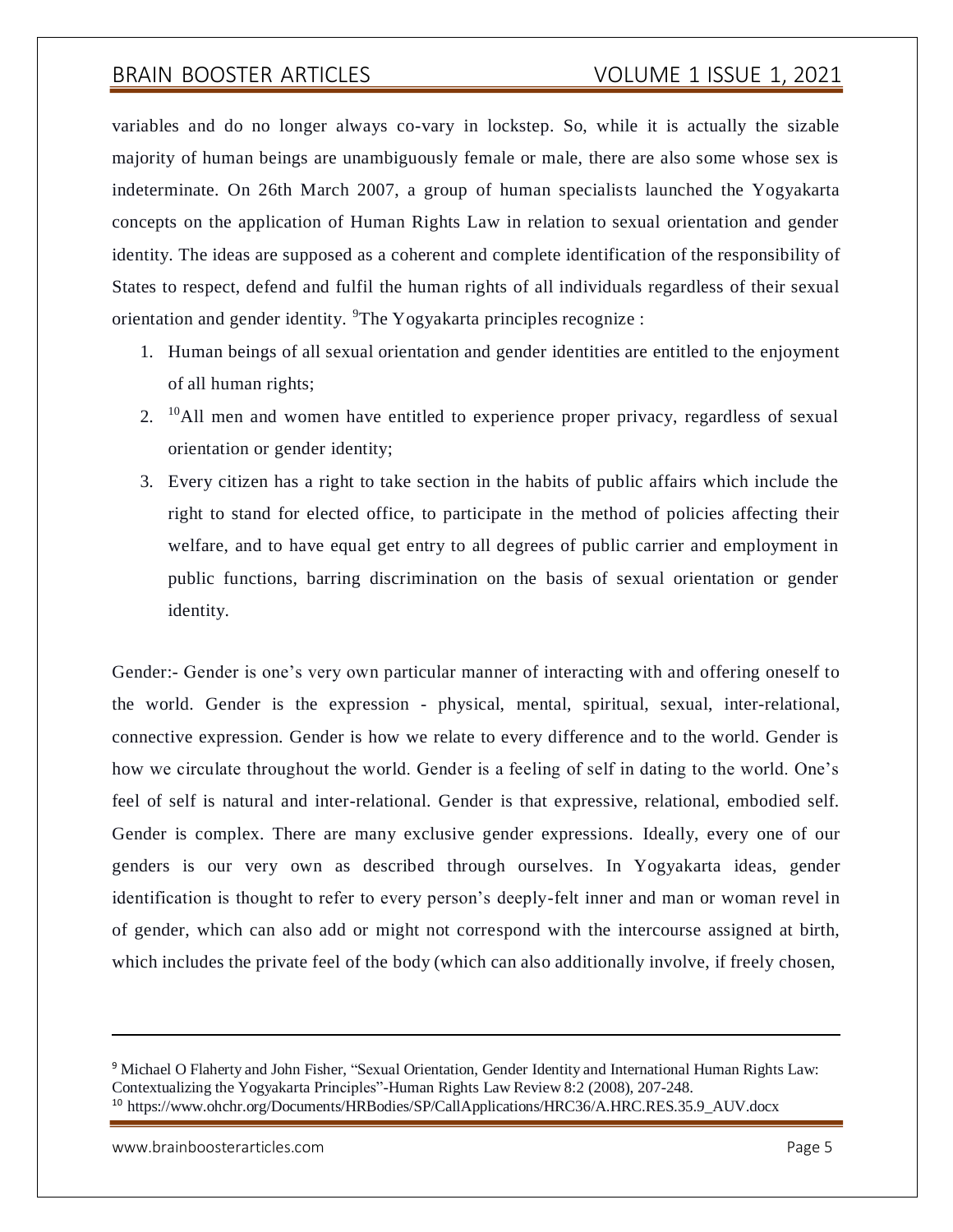amendment of physical look or feature through medical, surgical or different means) and different expressions of gender, which includes dress, speech and mannerisms.

Sexual Orientation - Sexual orientation classifies human beings in accordance with the relation among their very own intercourse and the intercourse of the human beings with whom they would, or could, revel in sexual activities. Sexual orientation is even much less determinate than intercourse, the indeterminacies of which it inherits. It compounds them with the in addition indeterminacy approximately it's miles to revel in sexual activities, or even with its miles to have interaction in what sexual pastime with someone.  $^{11}$ In Yogyakarta ideas the expression "Sexual Orientation" is described as follows:- "Sexual Orientation" is thought to consult every person's capability for profound emotional, affectional and sexual appeal to, and intimate and sexual members of the family with, people of an exclusive gender or the identical gender or a couple of genders;"

### **LEGAL GAINS FOR THE TRANSGENDER NETWORK AT SOME POINT OF INDIA**

While the conflict at the extent of the Courts continues, a few crucial advances have been made in transgender rights without a good deal of fanfare in a few approaches amounting to a silent revolution. In India, one's gender and intercourse is constant at the beginning and is utilized in all next prison transactions. <sup>12</sup>Thus, binary class of gender into male and lady that does now no longer recognize a third gender category, because the  $^{13}$ Peoples' Union for Civil Liberties (PUCL) Report on 'Human Rights Violations towards the Transgender Community' argues, turns the transgender fame of hijras into that of a prison non-entity. Only sexes – male and female – are regarded in Indian civil regulation. Furthermore, India does now no longer recognize intercourse modifications on identification cards, which makes it not possible for an intersex character or hijra to pick out a prison lady identification in maximum states. Lack of prison reputation has crucial effects in getting authorities ration (food-rate subsidy) , keeping the card, passport, and financial institution account.

Study of Kothi and Hijra Sex Workers in Bangalore, India", Bangalore 2003, available at [www.sangama.org/files/sexual-minorities.pdf](http://www.sangama.org/files/sexual-minorities.pdf)

<sup>&</sup>lt;sup>11</sup> Leslie Green, Sex-Neutral Marriage, published in Current Legal problems, 2011, volume 64, at page no 4.

<sup>12</sup> https:/[/www.scirp.org/reference/ReferencesPapers.aspx?ReferenceID=991976](http://www.scirp.org/reference/ReferencesPapers.aspx?ReferenceID=991976)

<sup>&</sup>lt;sup>13</sup> People's Union for Civil Liberties (Karnataka), Human Rights Violations against the Transgender Community: A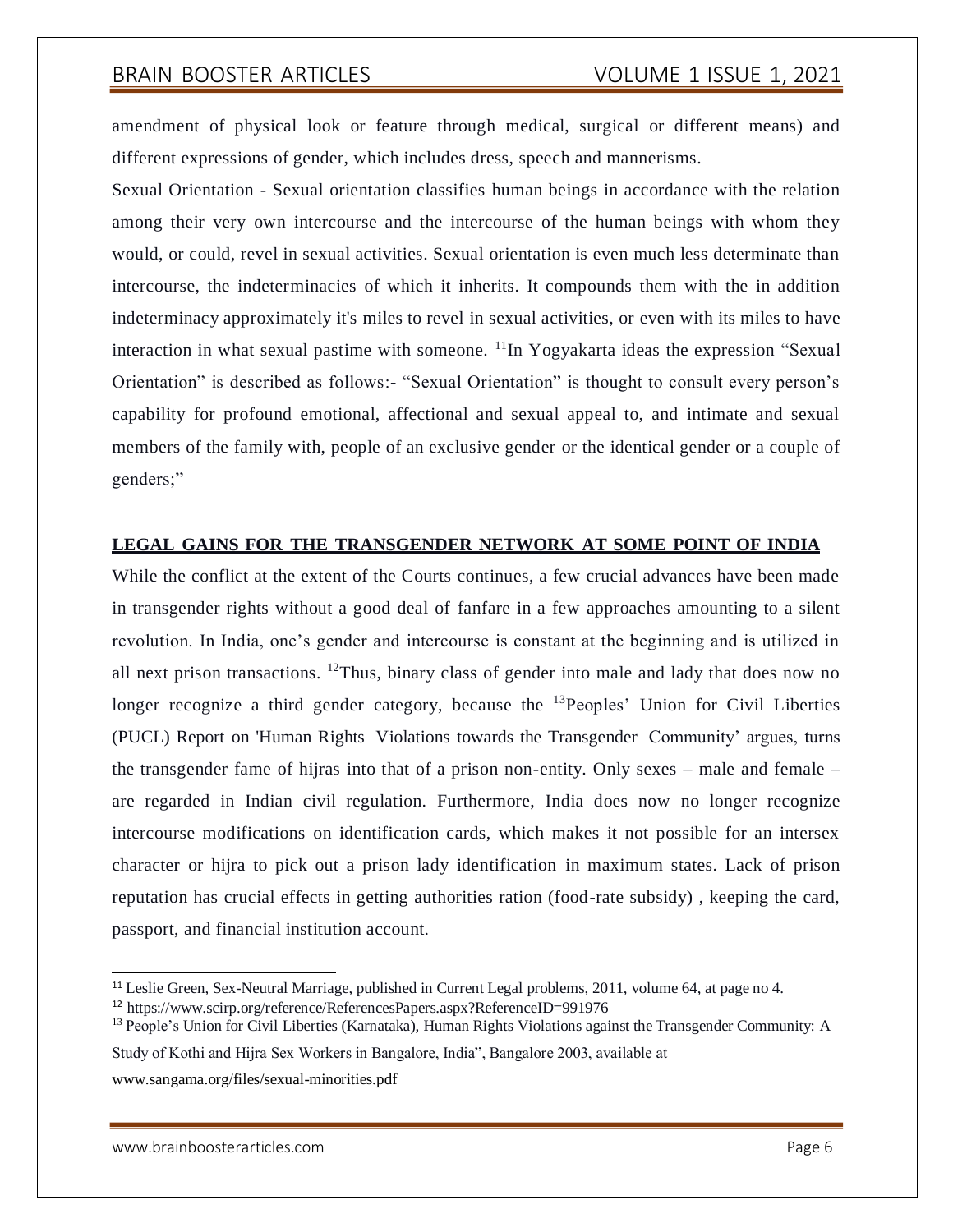The PUCL record recommends that "Civil rights beneath neath regulation which includes the proper to get a passport, ration card, make a will, inherit belongings and undertake kids should be to be had to all no matter extra de in gender/intercourse identities." Furthermore, The UNDP Report (2010) 'Hijras/Transgender in India: HIV, Human Rights and Social Exclusion'

### **CAUSES OF TRANSSEXUALITY**

On the justification of my studies the hypothesis for this studies paper, at the reasons of transsexuality, I framed up two questions in my questionnaire where I found almost 5% of peoples have stated transsexuality in opposition to the direction of nature, whereas, 11% of peoples have referred transsexuality as punishment with the aid of using God Almighty for misdeeds finished with the aid of using a person. But the majority of humans have answered that the reasons for transsexuality are organic or genetic. The solutions of the questionnaire had been given with the aid of using a few professionals in scientific technological know-how and administration. Dr. S.S. Sandhu (MBBS & IAS) in his response has burdened on Karma Theory as enshrined in the Bhagavad Gita. As in line with the concept of Karma, defined with the aid of using Dr. Sandhu, everybody gets the culmination of his deeds and misdeeds the equal lifestyles or the lives to come. Dr. Harmeet Sandhu, the spouse of Dr. Sandhu, related to scientifictechnological know-how for greater than the remaining 20 years, who has additionally conducted studies in genetic technological know-how, burdened at the motive of transsexuality basically to be organic and genetic. Thus, in the majority of the solutions, transsexuality is stated to be due to organic or genetic reasons. Apart from the outcomes of the questionnaire, there are clinical theories of transsexualism: organic, gender dysphoric and psychoanalytic.

The organic findings are as follows: <sup>14"</sup>Supporting proof has proven that transsexualism can be connected to limbic device abnormalities, which would possibly arise at some point of the earliest stages of mental development; EEG abnormalities are probably connected to transsexualism; there can be particular hormonal elements related to transsexualism, and there's a study of a hyperlink among the presence or absence of the H-Y antigen and male and female transsexualism.

<sup>14</sup> Transsexualism as Metaphor: The Collision of Sex and Gender, Leslie Pearlman", 43 Buff. L. Rev. 835, Buffalo Law Review Winter \*868

[www.brainboosterarticles.com](http://www.brainboosterarticles.com/) example and the page 7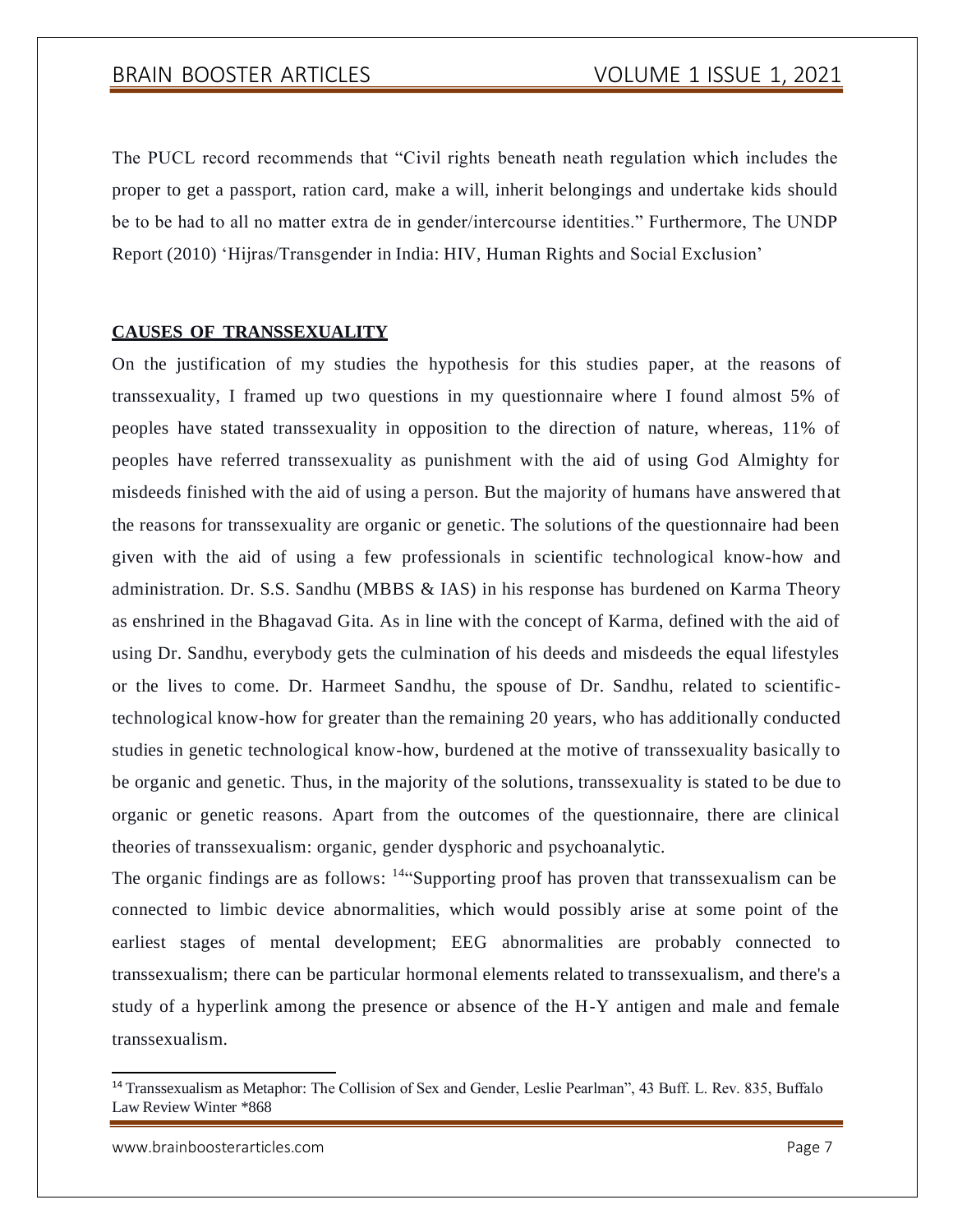Although a few theorists reject the view that the motive of transsexualism is organic, many others see both organic explanations ora aggregate of organic and sociological elements manifesting themselves as gender function discordance. The gender dysphoric approach holds gender discordance because of the motivating element for transsexuals to express themselves withinside the contrary intercourse. <sup>15</sup>This theory is the maximum accepted rationalization of transsexualism to date. Some argue that transsexualism is in simple terms mental disorder due to the fact transsexualism no longer has a regarded motive or beginning like other organic conditions. Others argue that transsexuals must be protected as a bodily intersex syndrome. But on the Brain Bank in the Netherlands, research assists the speculation that <sup>16"</sup>there may be a mind intercourse distinction between guys and women, and transsexual humans have the mental intercourse of that gender organization to which they hold they belong".

Some of the major aspects in which they face problems and which needs to be covered and improved by the government are as follows :

#### **1. EDUCATION**

It is certainly considered one of the most important projects confronted via way of means of transgender human beings. They had been denied their instructional rights via way of means of now no longer imparting admissions to them. Around 1% - 2% of transgenders had been handiest capable of making it to a better stage of education. Due to the dearth of education, authorities and personal jobs had been unavailable for the transgender network which ends up in inequality. Their possibilities to take part in social, financial and finance sectors are curbed which places them with restricted alternatives to earn their livelihood.

#### **2. POVERTY**

Lack of criminal safety amounted to unemployment for sexual minorities. According to the National Transgender Discrimination Survey (NTDS), it changed to set up that 15% of the transgender human beings had been dwelling in intense poverty via way of means of making a

[www.brainboosterarticles.com](http://www.brainboosterarticles.com/) example and the property of the Page 8

<sup>15</sup> 43 Buff. L. Rev. 835, 869

<sup>&</sup>lt;sup>16</sup> Katie D. Fletcher, Judge Lola Maddox, "In Re Marriage of Simmons: A Case for Transsexual Marriage Recognition", 37 Loy. U. Chi. L.J. 533, Loyola University Chicago Law Journal Spring 2006, 544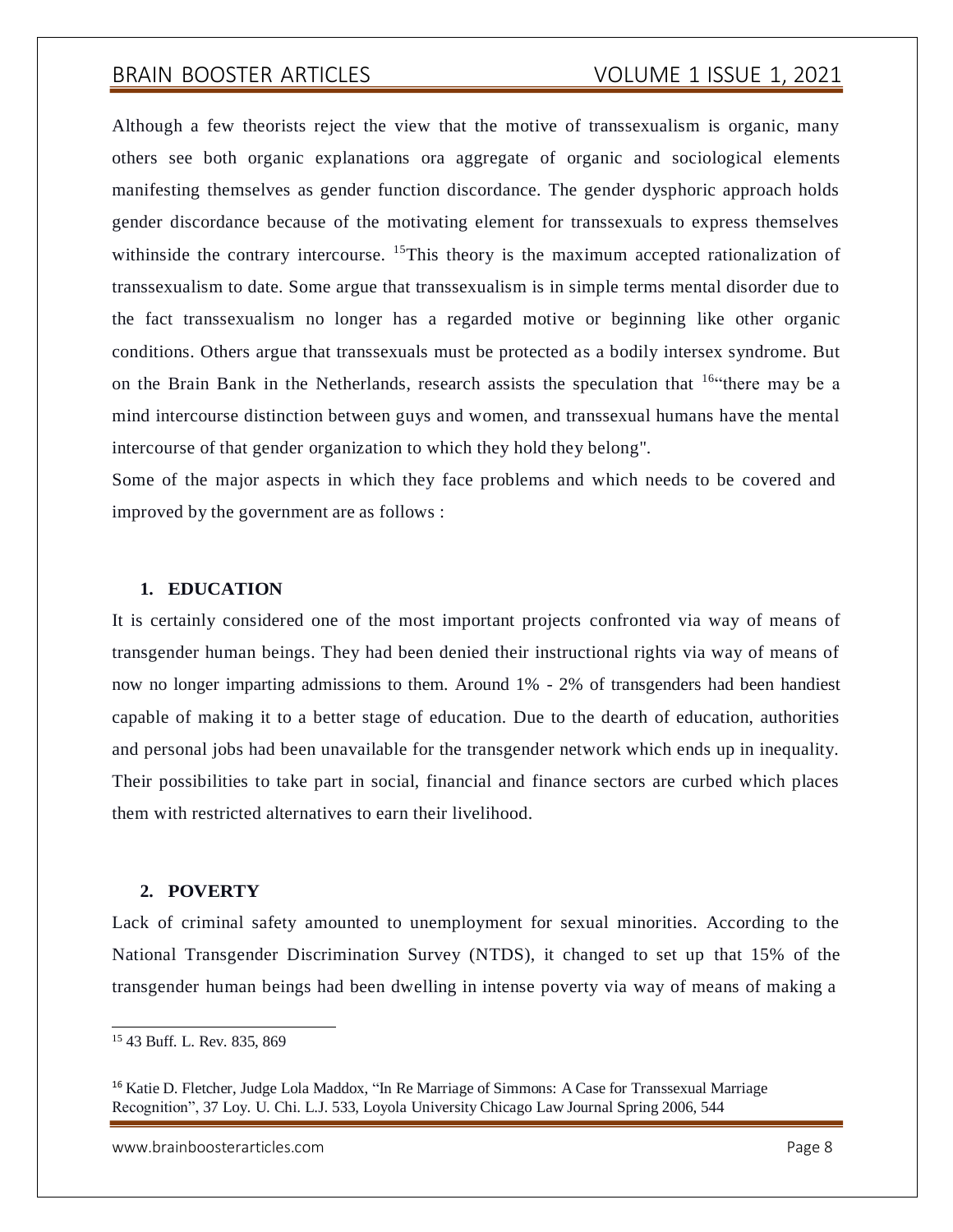song and begging in structures and visitors signals. This changed into their day by day life scenario. They were not capable of having the funds for fundamental dwelling requirements because of their unemployment which resulted in homelessness and made them have interaction in exceptional illicit sports for his or her survival.

#### **3. DISCRIMINATION AND IGNORANCE**

Class and gender discrimination has been a prime hassle for transgender in phrases of education, employment, entertainment, justice etc. Transgenders who're open approximately their gender identification withinside the place of business are much more likely to stand harassment from their co-people and are certain to alternate jobs.

### **4. DISRESPECT**

Transgenders are disrespected in all walks of their lives. People do not behave usually in their presence. They are usually seen as unworthy and degraded to live. There are many instances wherein their own circle of relatives individuals fail to simply accept them as a member in their own circle of relatives. Transgenders are reputable handiest in few events in which their blessings are valued after the beginning of an infant or to a newly wedded couple.

### **5. IDENTITY DOCUMENTS**

Lack of correct identification files has a remarkable effect on each vicinity in their lives. Without identification, one can't basically feature withinside society. Identity files are required to advantage get entry to many public services. Many states require identification evidence for the clinical transition. Such clinical remedies are past the affordability of the Transgenders. According to NTDS, amongst the ones folks that have already transitioned 33% had now no longer been capable of replacing their identification files efficiently fearing embarrassment.

### **6.** <sup>17</sup>**ACCESS TO JUSTICE**

[www.brainboosterarticles.com](http://www.brainboosterarticles.com/) example and the example of the example of Page 9

<sup>17</sup> <http://docs.manupatra.in/newsline/articles/Upload/C348C957-63F1-457A-BD0C-2A24005C0702.pdf>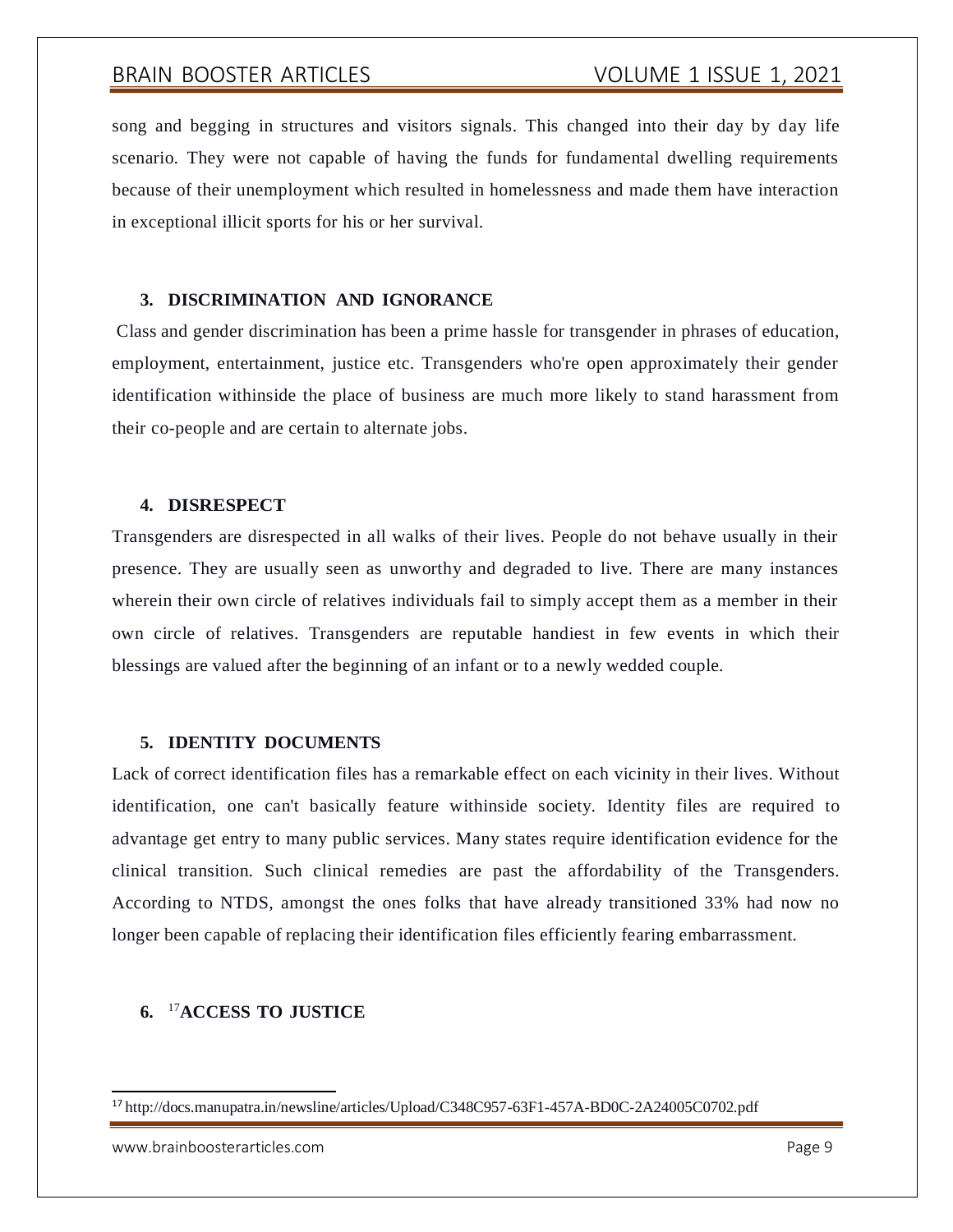Despite India being the world's largest constitutional democracy, there are still some controversial issues with regard to undermining alternative sexualities in the heteronormative caves. In JayalakshmiVs State of Tamil Nadu, <sup>18</sup>Pandian, a transgender, was arrested by a police officer on the charges of theft. He was sexually abused in the police station which ultimately led to immolate himself on the premises of the police station. In addition to that, A policemen arrested Narayana, a transgender, in Bangalore on suspicion of theft without providing sufficient information to him.

#### **PROGRESSIVE DEVELOPMENTS FOR TRANSGENDER RIGHTS IN INDIA**

India has a well-set framework of essential rights embedded withinside the Constitution. With the latestNazchoicethere'sa brand new precedent to determine transgender rights being acknowledged via way of means of the Constitution. The 4vital provisions from the factor of LGBT rights are:

<sup>19</sup>Article 14: The State shall not deny to any person equality before the law or the equal protection of the laws within the territory of India.

Article 15: The State shall not discriminate against any citizen on grounds only of religion, race, caste, sex, place of birth or any of them

Article 19 All citizens shall have the right:

- (a) To freedom of speech and expression;
- (b) To assemble peaceably and without arms;
- (c) To form associations or unions;
- (d) To move freely throughout the territory of India;

(e) To reside and settle in any part of the territory of India; and

(g) To practise any profession, or to carry on any occupation, trade or business.

Article 21: No person shall be deprived of his life or personal liberty except according to the procedure established by law

<sup>18</sup> (2007) 2 SCC 1

<sup>19</sup> https:/[/www.aaptaxlaw.com/constitution-of-india/fundamental-rights-article-14-15-16-17-18-19-20-21-21a-22-23-](http://www.aaptaxlaw.com/constitution-of-india/fundamental-rights-article-14-15-16-17-18-19-20-21-21a-22-23-) 24-25-26-27-28-29-30-31a-32-constitution-of-india.html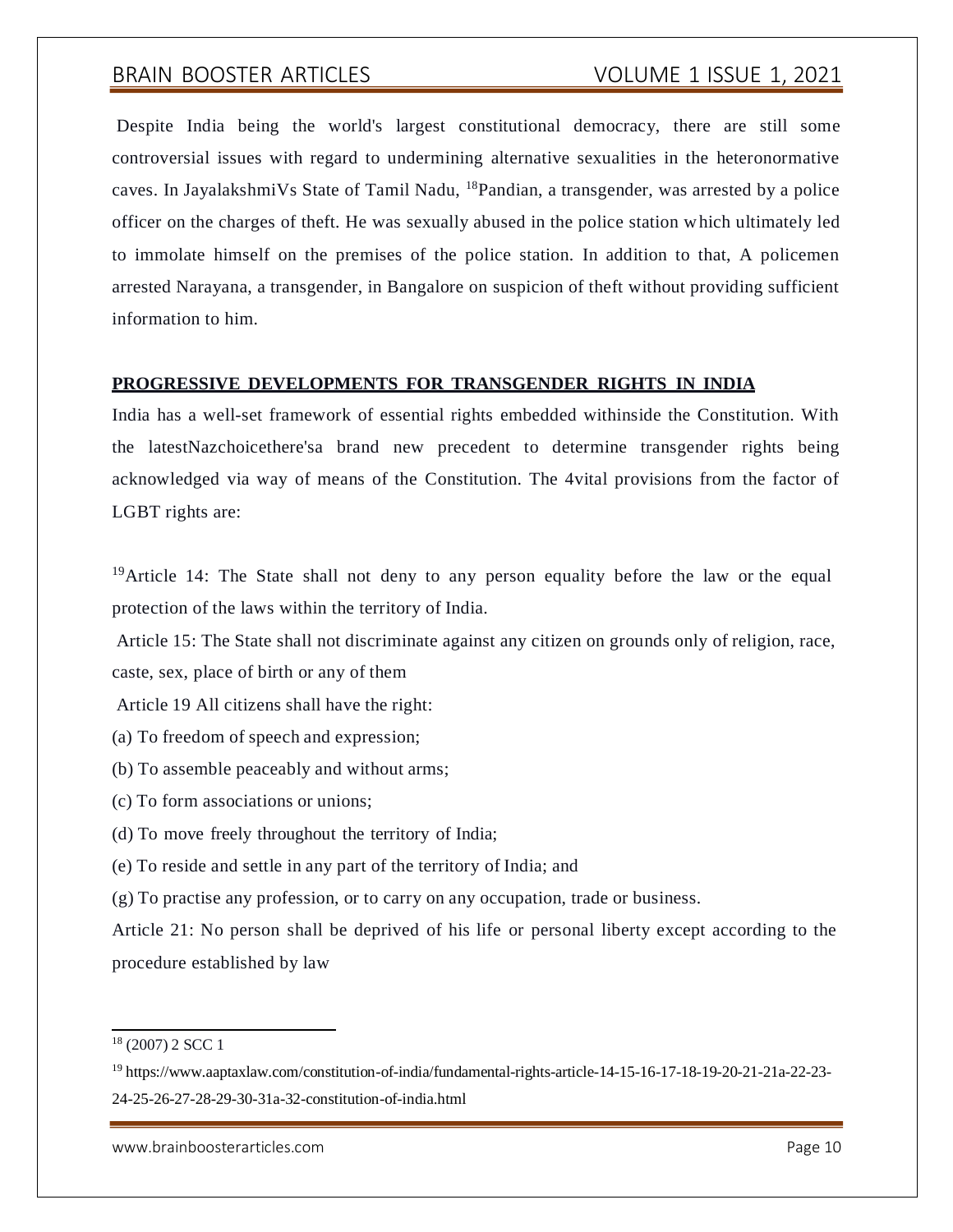$20$ Section 377 of the Indian Penal Code meriting a maximum punishment of life imprisonment. The said provision violated Article 17 and Article 2(1) of the ICCPR27. <sup>21</sup>The Naz decision has now brought Indian jurisprudence into conformity with international law by decriminalising all consensual same-sex activity between adults.  $2^{2}$ As the Court noted: "In our view, Indian Constitutional law does not permit the statutory criminal law to be held captive by the popular misconceptions of who the LGBTs are. It cannot be forgotten that discrimination is the antithesis of equality and that it is the recognition of equality which will foster the dignity of every individual".

 $^{23}$ The Naz decision interpreted Article 21 to include protection for both zonal and decisional privacy of individuals as well as the dignity of LGBT individuals. As the Court noted, 'In the Indian Constitution, the right to live with dignity and the right of privacy both are recognised as dimensions of Article 21. <sup>24</sup>Section 377 IPC denies a person's dignity and criminalises his or her core identity solely on account of his or her sexuality and thus violates Article 21 of the Constitution. As it stands, Section 377 IPC denies a gay person a right to full personhood which is implicit in the notion of life under Article 21 of the Constitution. In an extension of equality doctrine, the Naz decision also found Section 377 to be violating the non-discrimination provision in Article 15, stating: We hold that sexual orientation is a ground analogous to sex and that discrimination on the basis of sexual orientation is not permitted by Article 15. Further, <sup>25</sup>Article 15(2) incorporates the notion of horizontal application of rights. In other words, it even prohibits discrimination of one citizen by another in matters of access to public spaces. In our view, discrimination on the ground of sexual orientation is impermissible even on the horizontal application of the right enshrined under Article 15.

<sup>25</sup> Ibid. See para 104

[www.brainboosterarticles.com](http://www.brainboosterarticles.com/) example and the state of the Page 11

<sup>20</sup> https://en.wikipedia.org/wiki/Section\_377\_of\_the\_Indian\_Penal\_Code

<sup>21</sup> Naz Foundation vs. NCT Delhi (2009) 160 DLT 277

<sup>22</sup> legal-recognition-of-gender-identity-of-transgender-people-in-in.pdf

<sup>23</sup> Naz Foundation v. NCT Delhi, op. cit., See para 41

<sup>24</sup> https://devgan.in/ipc/section/377/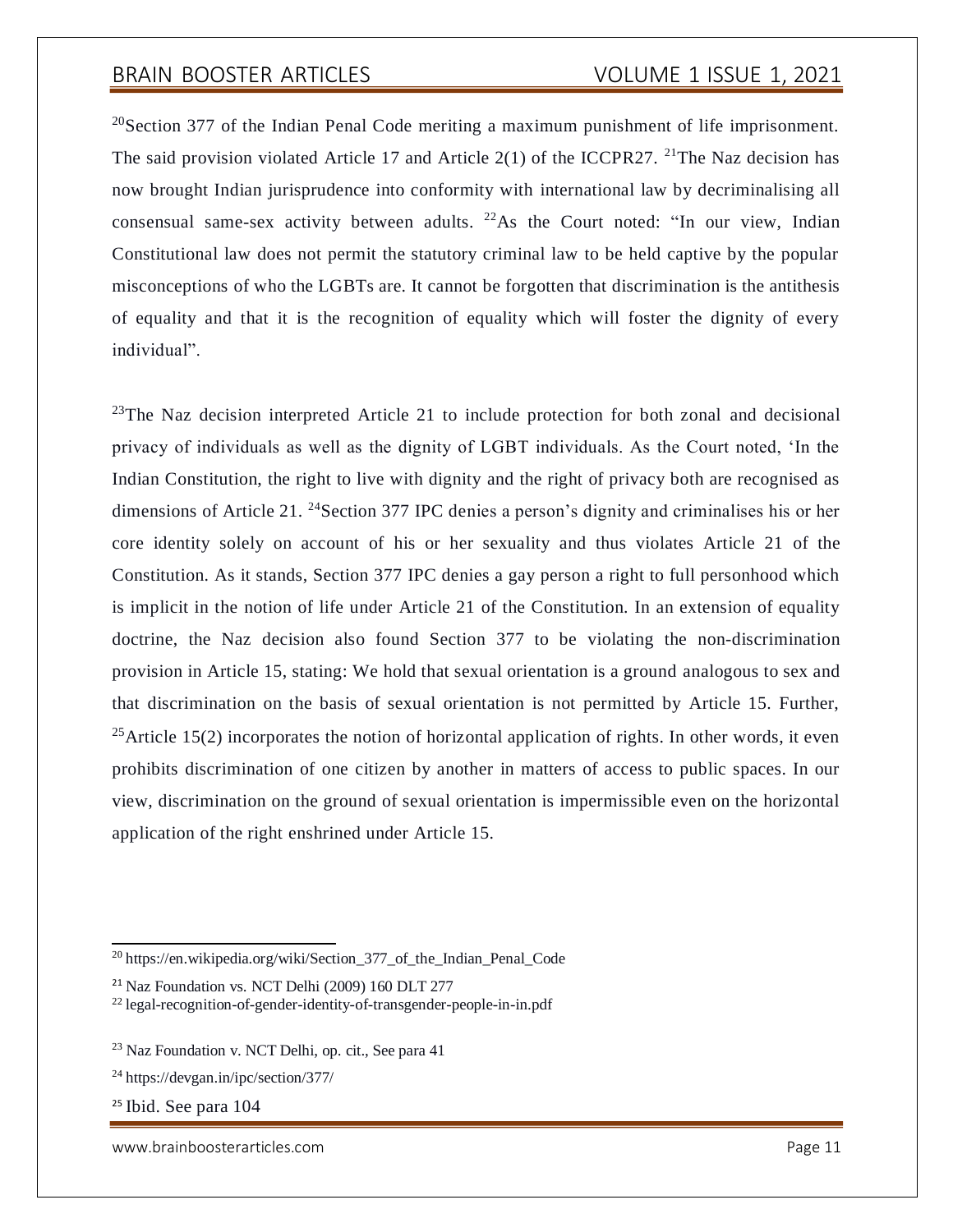#### **RIGHTS OF TRANSSEXUAL GENDERS**

Transsexuals are no longer handled as everyday human beings in society. The person born with any sexual abnormality needs to be diagnosed as such with all the available constitutional, prison and civil rights along with the right to work. Legally the Constitution of India protects the positive rights of citizens and persons. Every individual has a proper life and non-public liberty. Every character ability male, lady and any character amongst the sexual minorities. It does not mean that solely male or women have such rights. Sexual orientation in <sup>26</sup>Naz Foundation's case and in so many different judicial pronouncements with the aid of the Supreme Court has been held to be a fundamental right. Such rights are nearly accessible in all democratic countries. But in exercise, the state of affairs of transsexual genders, barring few countries, is very pathetic. To stop the exploitation and violation of this right, State intervention is imminently required.

1. **Right to live as born**:- From a number of researches, it is evident that 2 to 4 percent of the world populace is transsexual. If it is considered that a minimal 2% of the world population is suffering from this organic or genetic deformity, there are more than 200 million transsexuals in India. But the authentic figure is almost 2.5 million. The motives for such a less number available in India are that precise numbers of transsexuals born in India are not recorded and the opportunity of survival is very much less. There are 3 feasible redress with the children born with some sexual abnormality.

2. **Right to Good Treatment:-** Negatively it can be stated to be right in opposition to torture and sick treatment. In Naz Foundation's Case, the Hon'ble High Court of Delhi has mainly cited how the sexual minority neighbourhood is treated in the society and by district and police administration. At the international level, most of the attention to transsexual and inter-sexual human rights has centred on violations dealing with the administration of justice, issues such as torture and unwell remedy and arbitrary detention. Recently, Pinky's case is an example. These kinds of violations are commonly the most seen varieties of state-sponsored persecution and, hence, the easiest to file and address. Several human rights mechanism already file and remark on the torture and sick cure of sexual minorities. In addition, the perception of violation in opposition to physical integrity makes them the powerful starting point for advocacy.

<sup>26</sup> Naz Foundation v. Govt. of NCT Delhi and others (2009) 111 DRJ 1

[www.brainboosterarticles.com](http://www.brainboosterarticles.com/) example and the state of the Page 12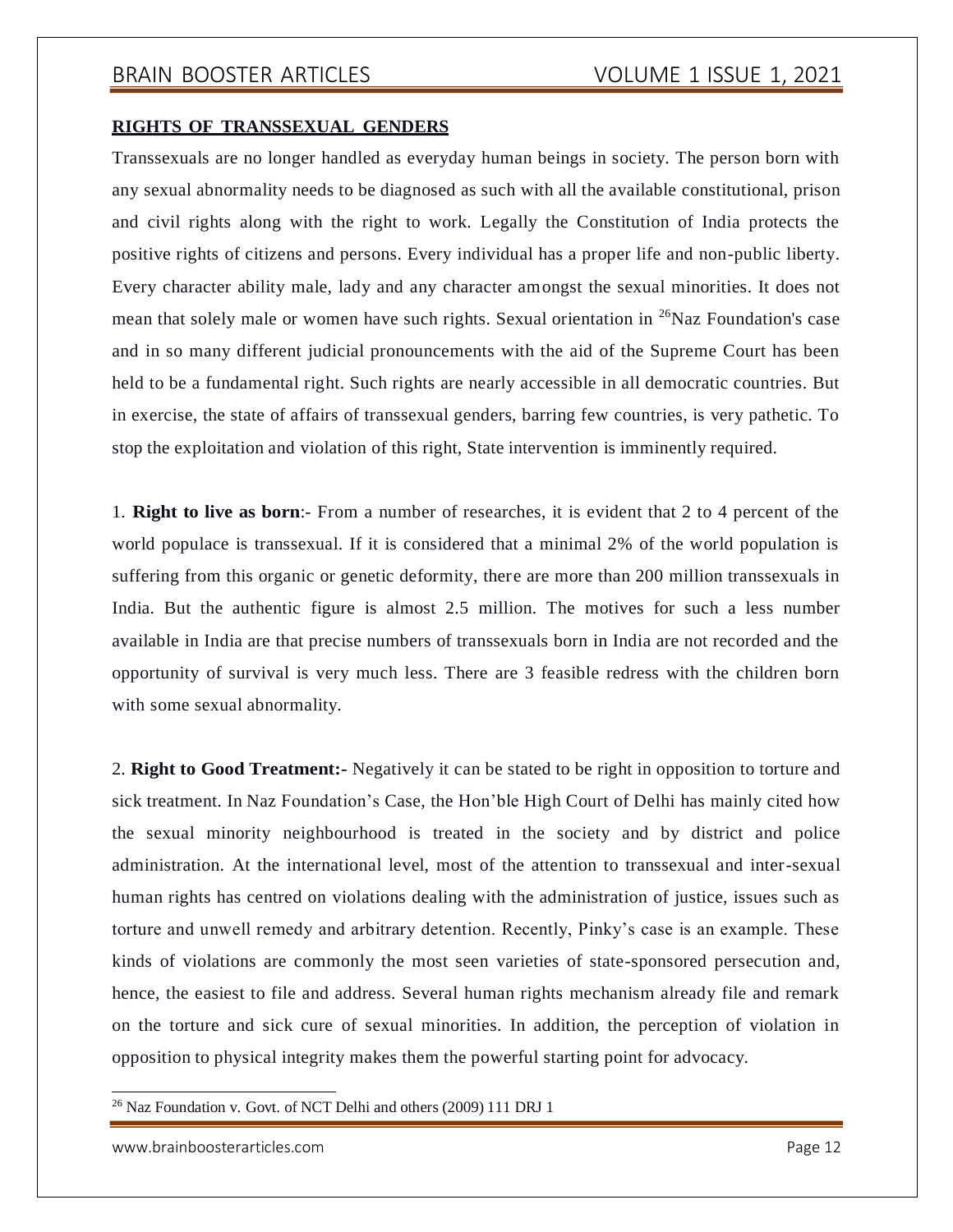3. **Right to Education:-** Education in India is a fundamental right. Any democratic society even a developed society cannot imagine maintaining besides a satisfactory training system. Few countries of the world have ensured education without discrimination on the foundation of sex or gender. Sexual minorities should enjoy this right, and accordingly, increase their mental faculty. In India, as transsexuality is considered a curse, transsexuals even can't think or dream of education, resulting in their backwardness. Very sexual behaviour prevents them from getting an education in educational institutions. No doubt, there is no bar in regulation for the education of transsexuals, but in practice, education for transsexuals is a dream. Recently, India has ensured compulsory education for all children. So, transsexuals should also get schooling under the mandatory state mechanism. The mechanism may contain the provisions for punishment of parents and faculty administration if the education of transsexuals is neglected or refused.

4. **Right to Medical Treatment consisting of the exchange of Sex:-**It is clearly determined that transsexuality is no longer an intellectual disorder. It is an organic or genetic hassle or sociological factor. This problem can be cured with the aid of appropriate treatment. Unfortunately, there has no longer been any systematic scientific lookup in the world on the reasons and cure of transsexuality. There have been some organizations in the world at large recognizing the rights of transsexuals to alternate their sex from physical intercourse to psychological sex. Certain doctors (hospitals) in America, U.K., Canada, Germany, Australia, Thailand and Japan have developed the understanding and surgical abilities in alternate of sex. But exhaustive research on the purpose and cure of transsexuality is still a dream. In the existing situation, psychological, biological or hormonal and surgical treatments are on hand for transsexuals.

5. **Right to Social Security** (change of name, religion, sex, gender etc. in the legit records):- Recently a transsexual from Kerala, Jaya AlizebethNinan, who changed her sex in  $27$ Yanhee Hospital, Bangkok, was once refused an exchange of title in the passport. When she utilized for change of title after changing the intercourse via terrific surgery, she used to be instructed altering the name, cast and faith was once permitted by means of law. There was, however, no such provision to exchange the gender. This is also the agony of transsexuals that they are

[www.brainboosterarticles.com](http://www.brainboosterarticles.com/) example and the example of the Page 13

<sup>27</sup> <http://www.ujala.uk.gov.in/files/ch6.pdf>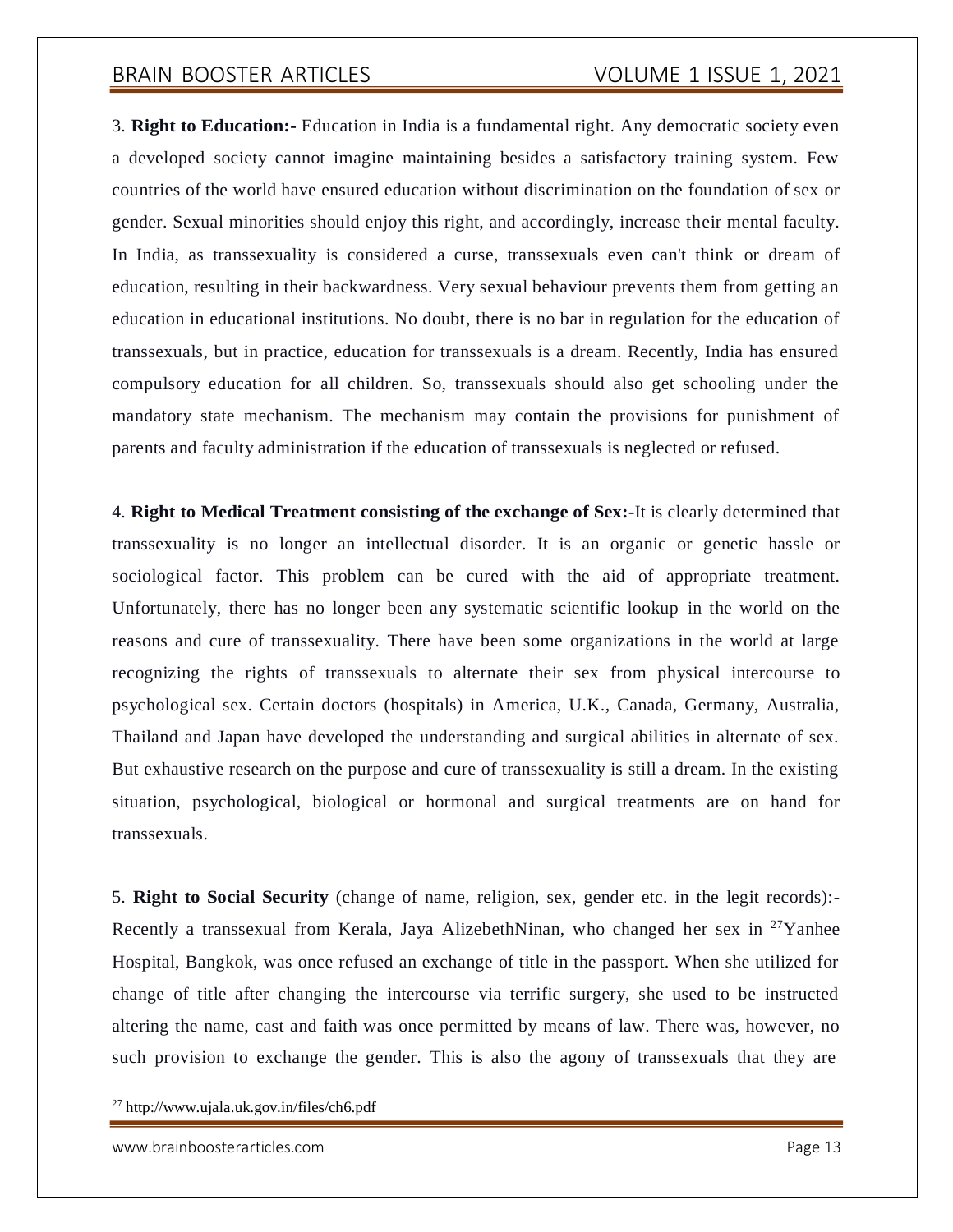permitted to exchange the sex from male to lady or vice versa but they are not permitted to change the title in passport and different applicable files such as beginning certificate, faculty and university certificate etc. It requires a terrific rule so that this issue of changing the name in the relevant file is over.

6. **Right to marry** (Right to have a household and Children):- Right to marry is a crucial right. It cannot be taken away. The question is whether or not transsexuals should be permitted to marry. Different countries have different opinions in this regard. Almost all the countries have typically and recognized the right of the sexual orientation of each and every character along with the transsexuals. The query of marriage by way of a transsexual came earlier than the court in England in  $28$ Corbett's case. Transsexuals in the United States at first have no longer been afforded the proper to trade the gender on their beginning certificate in all the states. Nor have there been marriage legally diagnosed in all the states. The judicial guide exists for the proposition that the 9thamendment retains civil rights to marriage to sexual minorities. In the current time, about half of the states and territorial jurisdictions in the United States have a statute that explicitly provides methods for publish-operative transsexuals to modify their birth certificate reflecting their new genders. Recently, there is a debate on the problem of identical sex marriage.

7. **Right to work**:- Every transsexual ought to be accepted to do dignified work. We study a lot from the small countries like Thailand, Indonesia and Malaysia recognizing the proper work of transsexuals. During my research process, I have seen the recorded interviews of many transsexuals and specifically asked whether or not they require any political favour in assist of their proper to work. Hundred percent of transsexuals require the right to equal and adequate chance in all the vocations of public life but refuse any political support.

8 . **Right to Privacy**:- Transsexuals and intersex people have not received any attention with admire to the right to privacy. <sup>29</sup>Article 12 of the Universal Declaration of Human Rights (1948)

<sup>28</sup> Corbett vs. Corbett

<sup>29</sup> https://privacy.sflc.in/universal/

[www.brainboosterarticles.com](http://www.brainboosterarticles.com/) example and the state of the Page 14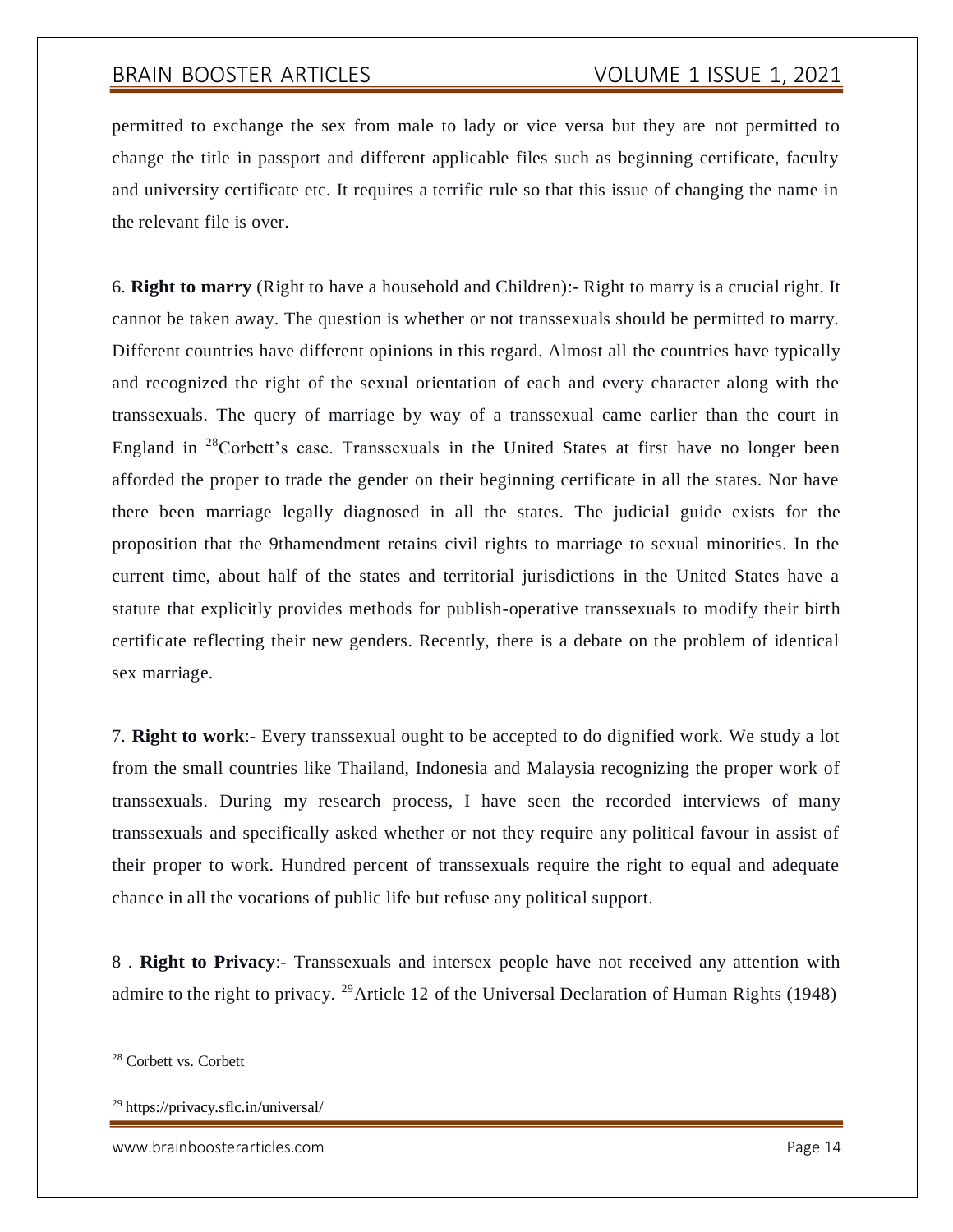refers to privateness and it states- "No one shall be subjected to arbitrary interference with his privacy, family, domestic or correspondence nor to assaults upon his honour and reputation. Everyone has the proper to the safety of the law against such interference or attacks."

 $30$ Article 17 of the International Covenant on Civil and Political Rights (to which India is a party), refers to privateness and states that- "No one shall be subjected to arbitrary or unlawful interference with his privacy, family, domestic and correspondence, nor to unlawful assaults on his honour and reputation."

The European Convention on Human Rights also states that-

"1. Everyone has the proper respect for his non-public and household life, his home and his correspondence.

2. There shall be no interference by way of a public authority besides such as is in accordance with regulation and it is vital in a democratic society in the hobbies of national security, public security or the economic wellness of the country, for the safety of health or morals or for the protection of the rights and freedoms of others."

In India, our charter does now not comprise a particular provision as to privateness but the proper to privateness has been spelt out from the provisions of  $31$ Article 19(1) (a) dealing with the freedom of speech and expression,  $32$  Article 19(1)(d) dealing with the proper to freedom of movement and from Article 21, which offers with the right to live life with dignity and liberty.

9. **The Right to Asylum:- <sup>33</sup>**The right to asylum is of particular significance whilst thinking about the International human rights of sexual minorities on the grounds that sexual minorities regularly are living in international locations that persecute them. In nearly no different vicinity of global human rights regulation is the dialectic among countrywide and global regulation so pronounced. The maximum applicable global human rights documents concerning the proper asylum are the 1951 U.N. ConventionRelating to the Status of Refugees (July 28, 1951) and the 1967 Protocol Relating to the Status of Refugees. The Convention and Protocol defines a "refugee" as a person who, as a result of a well-based worry of being persecuted for motives of

<sup>30</sup> https:/[/www.un.org/en/universal-declaration-human-rights/](http://www.un.org/en/universal-declaration-human-rights/)

<sup>31</sup> [http://www.legalservicesindia.com/article/1847/Freedom-of-Press---Article-19\(1\)\(a\).html](http://www.legalservicesindia.com/article/1847/Freedom-of-Press---Article-19(1)(a).html)

<sup>&</sup>lt;sup>32</sup> https://www.constitutionofindia.net/constitution of india/fundamental rights/articles/Article%2019

<sup>33</sup> <http://www.ujala.uk.gov.in/files/ch6.pdf>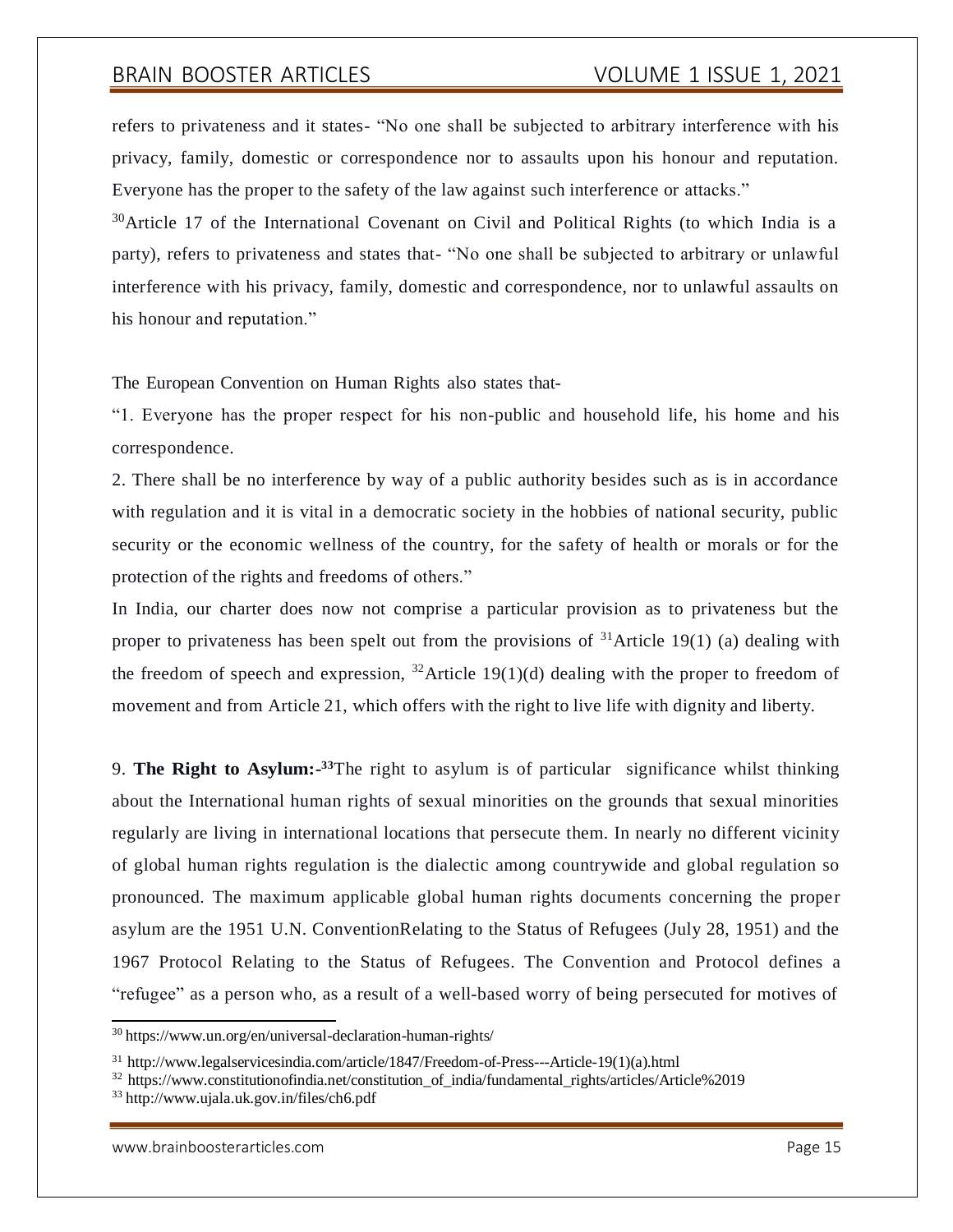race, religion, nationality, the club of a specific social organization or political opinion, is out of doors the U.S.A of his nationality and is not able or, as a result of such worry, is unwilling to avail himself of the safety of that U.S. The Protocol Relating to the Status of Refugees contains this definition through the reference.

According to the U.N. High Commissioner for Refugees: Under the 1951 Convention and 1967 Protocol, someone searching for refugee repute need to complete and fill 5 parameters-

(1) He or she is out of doors his or her U.S.A. of nationality or former recurring residence;

(2) He or she fears persecution (the subjective element);

(3) Such worry of persecution is well-based (the goal element);

 $34(4)$  Such persecution is "for motives of race, religion, nationality, the club in a specific social organization, or political opinion"; and

 $35(5)$  Owing to such worry, she or he does now no longer want to go back to his or her U.S.A of nationality or former recurring residence. The proper to asylum is likewise contained in different human rights instruments, basing the proper at the regulation of the U.S.A to which the applicant is searching for asylum. According to Article thirteen of ICCPR, an alien lawfully residing the territory of a State Party to the prevailing Covenant can also additionally be expelled from there most effective in pursuance of a selection reached in accordance with regulation and shall, besides wherein compelling motives of countrywide security in any other case require, be allowed to publish the motives in opposition to his expulsion and to have his case reviewed through, and be represented for the purpose before, the capable authority or someone or individuals mainly designated through the capable authority.

On February 16, 1995, the Canadian Immigration and Refugee Board decided a transgender man or woman from Iran certified as a "Convention refugee" primarily based totally on his political opinion. The board decided that: The documentary proof is replete with proof of ways the

<sup>34</sup> <http://www2.ca3.uscourts.gov/opinarch/062520np.pdf>

<sup>&</sup>lt;sup>35</sup> Article 14 of the Universal Declaration provides that "[e]very one has the right to seek and to enjoy in other countries asylum from persecution." Universal Declaration, at art. 14, para. 1. Article 13 of the ICCPR contains a much weaker right to asylum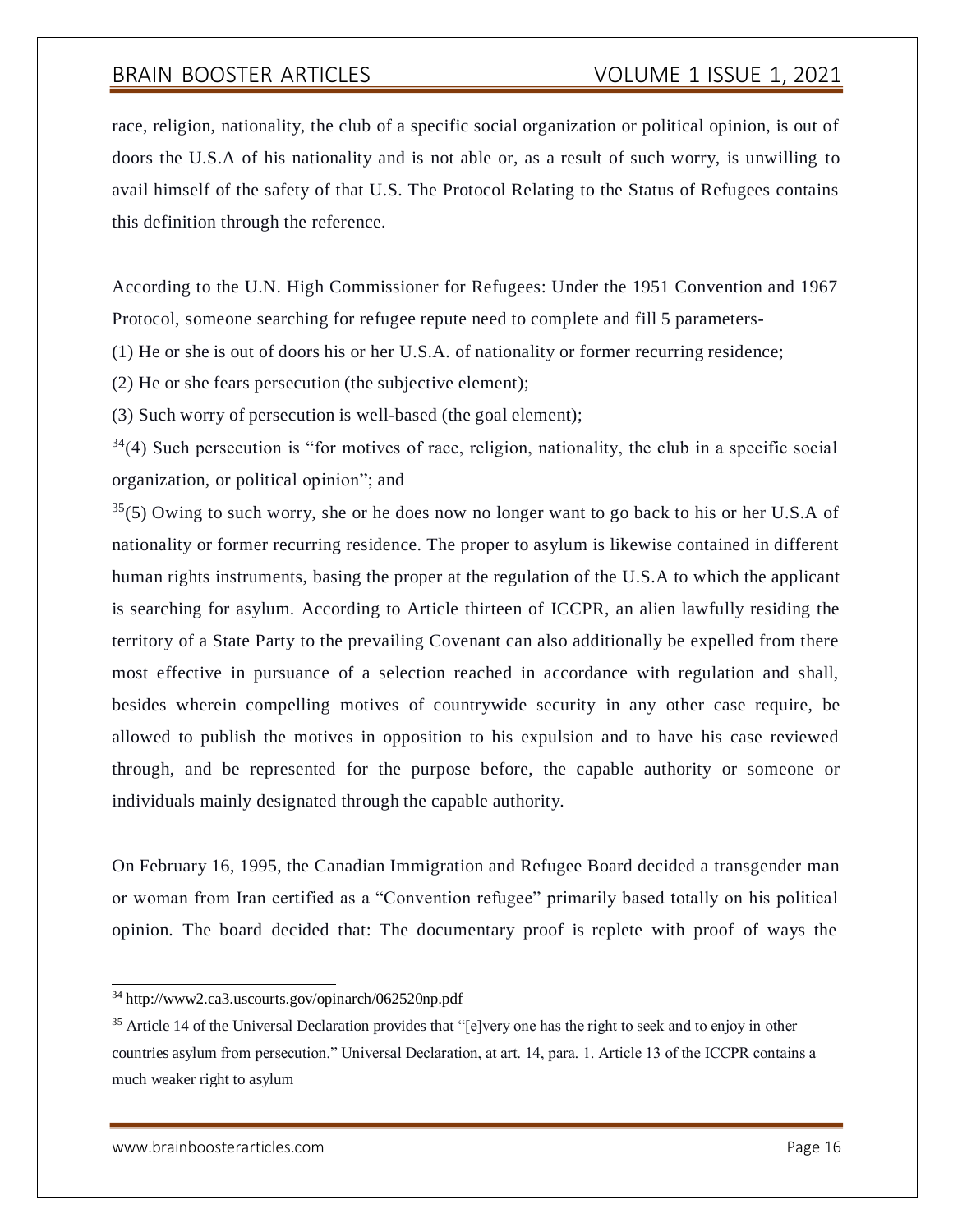restrictive Iranian regime perspectives and represses any sexual expression that is opposite to its very own standard. Such conduct and expression are perceived by way of means of the authorities as being a defiant demonstration of political competition to the present day regime. Having so found, it turns redundant and needless in this example to decide the difficulty of whether or not the claimant is likewise a Convention refugee due to his club in a selected social institution. The above-cited are a few rights referring to transsexuals and intersex that are basically violated. Transsexual and intersex youngsters are dealing with plenty of human rights violations that require international attention. The massive project is to recognize the delivery of each transsexual toddler. In this regard, the Constitution of a Task Force in each district. In India, the District Magistrate, Superintendent of Police and Chief Medical Officer of the District ought to be the participants of the Task Force. There ought to be a separate workplace at the District Head Quarter of the Task Force. It might be having an unbiased internet site. In the prevailing state of affairs of medical science, it's miles clean that about 95% of births in India came about in authorities refuge both withinside the health facility or beneath neath the supervision of authorities guys electricity like Asha etc. This authorities equipment might be legally accountable to tell the intercourse of each newly born toddler to the Task Force. As quickly because it involves the attention of the Task Force that any toddler with ordinary or ambiguity intercourse function is born, the Task Force shall tell the Intensive Research and Educational Centre on its internet site. Before the mother and father of such ordinary toddler take any selection at the fate of the kid, the psychologist/conciliator of Centre shall touch them and pursue them via way of means of motivation and conciliation for moving the custody of toddler to the centre as quickly as the kid turns into the age of six months. Children with ordinary sexuality will be the goal institution for the Centre. They might be handled and knowledgeable there. After remedy and providing high-satisfactory education, they may be authorized to return back again to the mainstream of society. This is a leap forward for the rehabilitation of transsexuals in India and in the international community.  ${}^{36}$ If this plan is implemented, there will be no transsexual without the safety of rights within 20 to 30 years. This isn't always simply a suggestion. As a meantime mechanism, which is the final results of my studies If implemented, this could be a possible method to convey transsexuals to the mainstream of Indian society and to the sector community. This will additionally paint because of the rehabilitation method of transsexualism.

<sup>36</sup> radio/videos/ads-school-closure-plan-what-you-need-to-know/384843662450768/

[www.brainboosterarticles.com](http://www.brainboosterarticles.com/) example and the example of the Page 17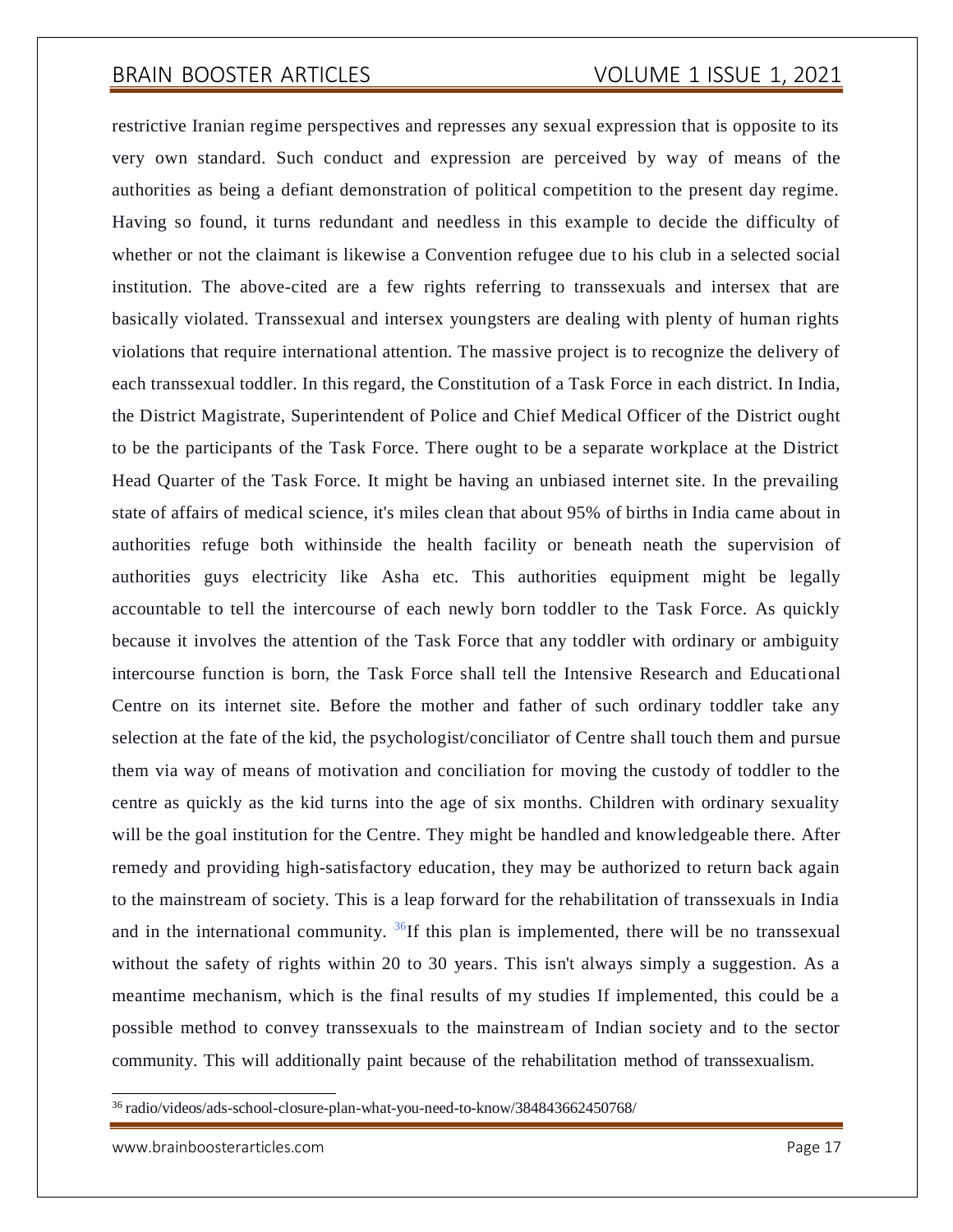### **CONCLUSION**

With the NLSA choice a brand new generation of wonderful identification for the transgender network has begun. The Supreme Court advocated the Government to put into effect the findings of this judgment, in addition, directed to consist of the transgender network as backward elegance and to take suitable measures for affirmative movement in favour of them. Court additionally advocated for the status quo of a fee to discover the real popularity of the transgender population. We can wish that when this judgment the Government will take suitable measures for the improvement of the Transgender network. Although the Supreme Court strongly argued for the rights of the transgender network however the floor fact is different. The hassle of the transgender human beings is deep-rooted the occasion of social exclusion and except via way of means of enforcing the hints of the Supreme Court the transgender network is supplied with the possibility of social inclusion their hassle cannot be solved. In this regard, it's miles mentionable that within the second part of this judgment Justice Sikri whilst sighting the 'Hijras/Transgender Women in India: HIV, Human Rights and Social Exclusion', (UNDP report on India Issue: December 2010) mentioned the middle hassle of TG network and reiterated that, even though the choice has emerged with the capability of a paradigm shift in wondering closer to rights primarily based totally approach. But perhaps taking into consideration human rights activists, the society has now no longer saved tempo with this shift. There seems to be restricted public expertise and information of same-intercourse sexual orientation. To put into effect the judgment it will become essential that the kingdom shall take steps for national consciousness packages describing the rights of 0.33 gender, Centre and State Governments have to additionally take steps for framing numerous social welfare schemes for his or her betterment and additionally attempt to ensure their same participation in each side of social existence via way of means of appointing officer, granting NGO's with the essential assist on this regard. It could be very considerable that very laudable efforts have already been taken via way of means of the authorities of Tamil Nadu via way of means of constituting a Board for transgender network below the Social Welfare Department with an intention to rehabilitate the transgender